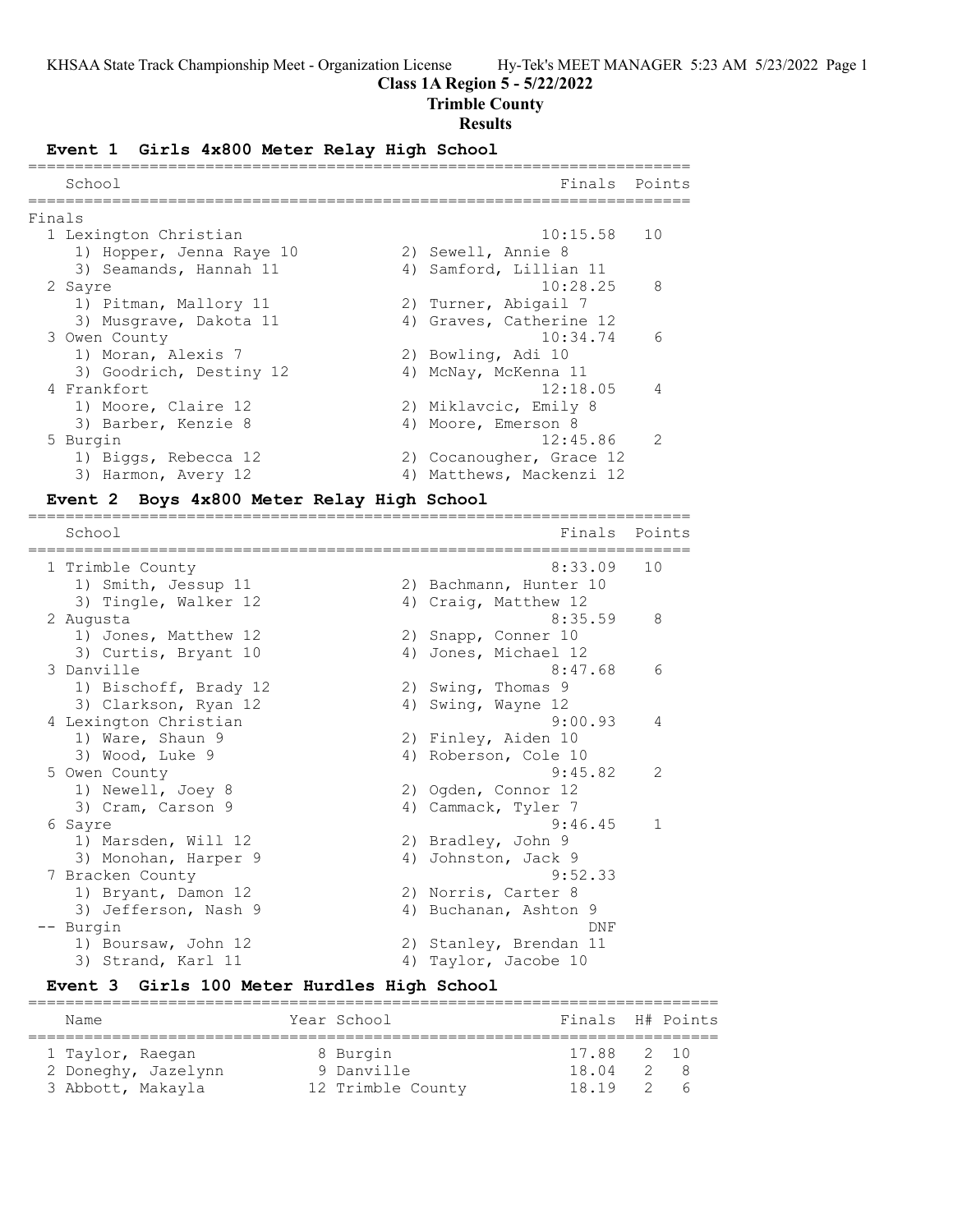**Trimble County**

### **Results**

## **....Event 3 Girls 100 Meter Hurdles High School**

| 4 Biggs, Rebecca      | 12 Burgin              | 18.45 | 2            | 4  |
|-----------------------|------------------------|-------|--------------|----|
| 5 Staley, Hope        | 12 Carroll County      | 18.97 | 2            | -2 |
| 6 Dietrich, McKinnley | 9 Bracken County       | 19.36 |              | 1  |
| 7 Starkey, Maddie     | 8 Frankfort            | 19.59 | 1            |    |
| 8 Towles, Jubilee     | 12 Owen County         | 19.63 | 2            |    |
| 9 Joseph, Lindsay     | 8 Lexington Christian  | 19.72 | 2            |    |
| 10 Broderick, Morgan  | 8 Nicholas County      | 20.42 | 2            |    |
| 11 Riley, Gineva      | 11 Bracken County      | 20.73 | $\mathbf{1}$ |    |
| 12 Emerson, Layla     | 10 Danville            | 20.99 | 1            |    |
| 13 Smith, Shya        | 9 Owen County          | 21.78 | 1            |    |
| 14 Haddad, Sophia     | 9 Sayre                | 21.82 | $\mathbf{1}$ |    |
| 15 Wertzler, Reagan   | 11 Lexington Christian | 22.44 | $\mathbf{1}$ |    |

# **Event 4 Boys 110 Meter Hurdles High School**

| Name              | Year School        | Finals Points |    |
|-------------------|--------------------|---------------|----|
| 1 Ferquson, Dru   | 12 Trimble County  | 17.48 10      |    |
| 2 Watkins, Andrew | 11 Nicholas County | 18.69         | -8 |
| 3 Donovan, Dylan  | 10 Nicholas County | 18.80         | 6  |
| 4 Neal, Calvin    | 10 Gallatin County | 20.66         | 4  |
| 5 Norris, Ridhard | 10 Danville        | 21.80         |    |

### **Event 5 Girls 100 Meter Dash High School**

| Name<br>------------------ | Year School           | Finals H# Points |                |              |
|----------------------------|-----------------------|------------------|----------------|--------------|
| 1 Speaks, Taesha           | 12 Paris              | 12.52            | 3              | 10           |
| 2 Cline, Briley            | 10 Paris              | 12.79            |                | $3 \quad 8$  |
| 3 Norman, Katie            | 10 Frankfort          | 13.56            | $\mathcal{S}$  | 6            |
| 4 Mylor, Ava               | 11 Gallatin County    | 13.62            | 3              | 4            |
| 5 Key, Kaidence            | 9 Danville            | 13.68            | 3 <sup>7</sup> | 2            |
| 6 Meyer, Lilly             | 7 Lexington Christian | 13.92            | 3              | $\mathbf{1}$ |
| 7 Kainer, Rebecca          | 10 Trimble County     | 14.02            | 3              |              |
| 8 Cambron, Savannah        | 7 Frankfort           | 14.21            | $\mathbf{1}$   |              |
| 9 Anderson, Savannah       | 9 Owen County         | 14.25            | 3              |              |
| 10 Stark, Ainslie          | 7 Trimble County      | 14.51            | 2              |              |
| 11 Strysick, Chloe         | 11 Danville           | 14.53            | $\overline{c}$ |              |
| 12 Baker, London           | 7 Gallatin County     | 14.63            | $\overline{2}$ |              |
| 13 Prather, Audree         | 9 Nicholas County     | 15.09            | 2              |              |
| 14 Hopkins, Ava            | 7 Nicholas County     | 15.12            | 2              |              |
| 15 Dendler, Esther         | 9 Robertson Co        | 15.53            | $\mathbf{1}$   |              |
| 16 Lepp, Ava               | 9 Model               | 15.64            | $\mathbf{1}$   |              |
| 17 Bryant, Sydney          | 9 Lexington Christian | 15.67            | 2              |              |
| 18 Takata, Sanae           | 8 Bracken County      | 16.17            | $\mathbf 1$    |              |
| 19 Bauer, Kylie            | 8 Bracken County      | 16.73            | $\mathbf{1}$   |              |
| 20 Ten Haaf, Dionne        | 11 Robertson Co       | 17.59            |                |              |
|                            |                       |                  |                |              |

# **Event 6 Boys 100 Meter Dash High School**

| Name               | Year School        | Finals H# Points |                  |
|--------------------|--------------------|------------------|------------------|
|                    |                    |                  |                  |
| 1 Cole, Anthony    | 10 Model           | 11.46 3 10       |                  |
| 2 Catlett, MarQeis | 12 Paris           | 11.73            | 3 8              |
| 3 Ragio, Tyller    | 11 Gallatin County | 12.25            | $\overline{3}$ 6 |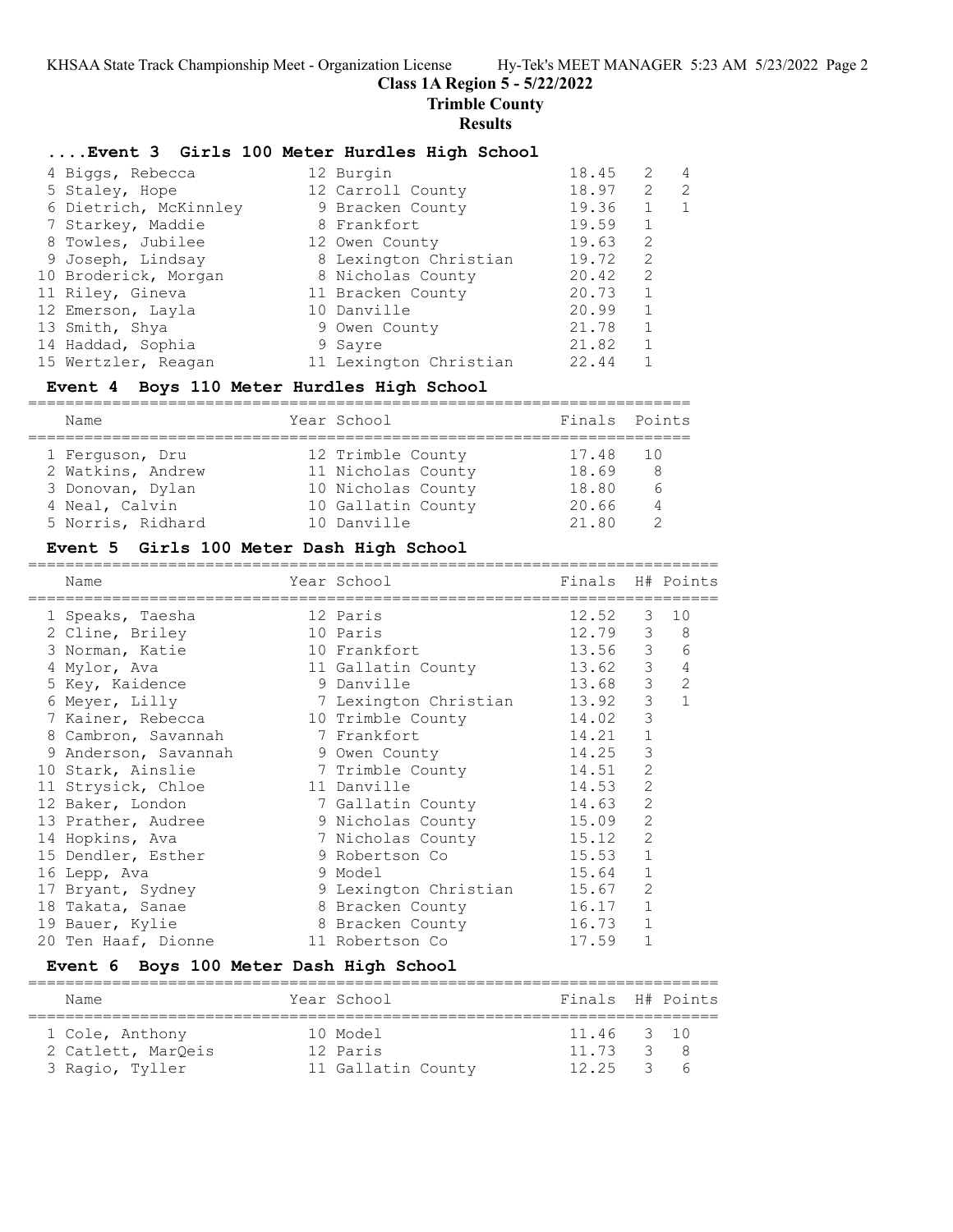**Class 1A Region 5 - 5/22/2022**

**Trimble County**

#### **Results**

### **....Event 6 Boys 100 Meter Dash High School**

| 4 Bell, Darian         | 9 Paris            | 12.33 | 3              | 4            |
|------------------------|--------------------|-------|----------------|--------------|
| 5 Burns, Caleb         | 12 Danville        | 12.33 | 3              | 2            |
| 6 Fryman, Carter       | 10 Nicholas County | 12.37 | 3              | $\mathbf{1}$ |
| 7 West, Hunter         | 12 Trimble County  | 12.52 | 3              |              |
| 8 Hairson, Monte       | 8 Frankfort        | 12.63 | $1\,$          |              |
| 9 Sharp, Nathan        | 11 Trimble County  | 12.69 | 3              |              |
| 10 Kinley, Elijah      | 11 Danville        | 12.84 | $\overline{2}$ |              |
| 11 Straub, Bryson      | 10 Gallatin County | 12.86 | $\overline{c}$ |              |
| 12 Ward, James         | 11 Model           | 12.86 | $\overline{c}$ |              |
| 13 Steffen, Hunter     | 12 Owen County     | 12.90 | $\overline{c}$ |              |
| 14 Munoz-Deceano, Josh | 9 Sayre            | 13.14 | $\overline{2}$ |              |
| 15 Mills, Jesse        | 7 Bracken County   | 13.40 | $\mathbf{1}$   |              |
| 16 Miller, David       | 10 Owen County     | 13.42 | $\overline{2}$ |              |
| 17 Long, Jacob         | 10 Carroll County  | 13.54 | $\overline{2}$ |              |
| 18 Shah, Cian          | 9 Sayre            | 13.75 | $\mathbf{1}$   |              |
| 19 Mead, Parker        | 7 Bracken County   | 13.76 | $\mathbf{1}$   |              |
| 20 Corcoran, Bryce     | 9 Nicholas County  | 13.84 | $\mathbf{1}$   |              |
| 21 Beasley, Langston   | 8 Burgin           | 14.46 |                |              |

=======================================================================

#### **Event 7 Girls 4x200 Meter Relay High School**

School **Finals** Points ======================================================================= 1 Danville 1:53.37 10 1) Strysick, Chloe 11 2) Wright, Amarie 10 3) Ford, Azalia 9 4) Key, Kaidence 9 2 Lexington Christian 1:53.38 8 1) Hutchinson, Lilianne 11 and 2) Meyer, Lilly 7 3) Griese, Violet 7 (4) Griese, Olivia 12 3 Owen County 1:54.01 6 1) Chappell, Macie 12 2) Bowling, Adi 10 3) McNay, McKenna 11  $\hskip1cm \hskip1cm 4$ ) Anderson, Savannah 9 4 Trimble County 1:54.52 4 1) Abbott, Makayla 12 2) Craig, Danielle 12 3) Kainer, Rebecca 10  $\hskip1cm$  4) Stark, Ainslie 7 5 Nicholas County 1:58.76 2 1) Prather, Audree 9 2) Hopkins, Ava 7 3) Cook, Emma 9 4) Ball, Callie 8 6 Burgin 1:59.27 1 1) Taylor, Anderson 11 120 20 Taylor, Raegan 8 3) Jenkins, Ellie 12 and 4) Hatfield, Kate 8 7 Frankfort 2:02.40 1) Starkey, Maddie 8 2) Pires, Rebekah 7 3) Cambron, Savannah 7 (4) Moore, Claire 12 8 Bracken County 2:09.23 1) Dietrich, McKinnley 9 2) Hamilton, Kinleigh 9 3) Yelton, Carmen 7 4) Yelton, Tori 9

#### **Event 8 Boys 4x200 Meter Relay High School**

======================================================================= School **Finals** Points **Points** ======================================================================= 1 Nicholas County 1:37.07 10 1) Koeder, Alex 9 2) Fryman, Carter 10 3) Watkins, Andrew 11 4) Koeder, CJ 12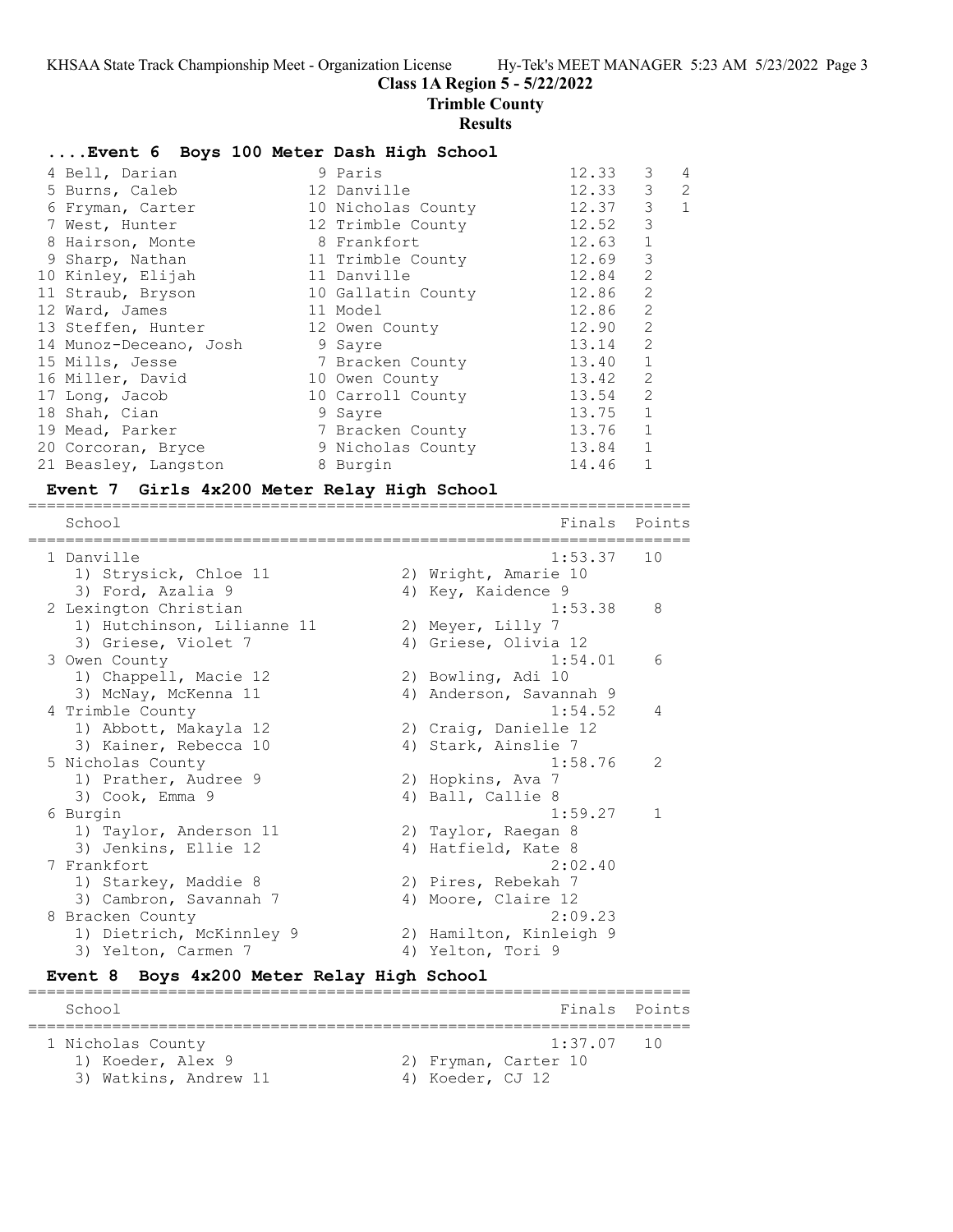### **Trimble County**

#### **Results**

### **....Event 8 Boys 4x200 Meter Relay High School**

| 2 Trimble County         | 1:37.32                | 8              |
|--------------------------|------------------------|----------------|
| 1) Jackson, Owen 9       | 2) Gray, Ricky 11      |                |
| 3) Ferquson, Dru 12      | 4) Sanders, Keenan 11  |                |
| 3 Danville               | 1:38.13                | 6              |
| 1) Clarkson, Ryan 12     | 2) Kinley, Elijah 11   |                |
| 3) Burns, Caleb 12       | 4) Johnson, Jerome 12  |                |
| 4 Owen County            | 1:43.14                | $\overline{4}$ |
| 1) Rosell, Orlando 12    | 2) Carter, Gabe 10     |                |
| 3) Wilhoite, Sawyer 10   | 4) Snell, Brandon 11   |                |
| 5 Burgin                 | 1:45.71                | $\mathcal{L}$  |
| 1) Young, Briggs 11      | 2) Chambers, Rocky 12  |                |
| 3) Hatfield, Seth 10     | 4) Stewart, Travis 12  |                |
| 6 Carroll County         | 1:48.99                | $\mathbf{1}$   |
| 1) Brown, Cole 10        | 2) Butcher, Cam 10     |                |
| 3) Costillo, Cristian 10 | 4) Kinman, Grayson 10  |                |
| 7 Lexington Christian    | 1:50.04                |                |
| 1) Byall, Jaxon 9        | 2) Brand, Joshua 9     |                |
| 3) Scott, Samuel 8       | 4) Samford, Harrison 8 |                |
| 8 Bracken County         | 1:56.29                |                |
| 1) Mead, Parker 7        | 2) Mills, Jesse 7      |                |
| 3) Buchanan, Ashton 9    | 4) Carl, Dallas 8      |                |

#### **Event 9 Girls 1600 Meter Run High School**

======================================================================= Name **The School School** Finals Points ======================================================================= 1 Moran, Alexis 7 Owen County 5:26.15 10 2 Kunkel, Kinley 11 Trimble County 5:29.07 8 3 Barber, Kenzie 8 Frankfort 5:36.95 6 4 Moore, Emerson 8 Frankfort 5:42.93 4 5 Dawahare, Anna 7 Lexington Christian 5:43.54 2 6 Randles, Annalise 8 Lexington Christian 5:46.59 1 7 Curtis, Braylie 9 Augusta 5:58.28 8 Olivigni, Isabella 7 Gallatin County 6:10.83 9 Matthews, Mackenzi 12 Burgin 6:26.35 10 Smith, Matelyn 10 Trimble County 6:37.80 11 Baker, London 7 Gallatin County 6:43.33 12 Pemble, Asha 10 Sayre 6:51.13 13 Riley, Malia 9 Danville 7:01.94 14 Harmon, Avery 12 Burgin 7:10.51 15 Mynear, Kailee  $\begin{array}{ccc} 8 \text{ Nicholas County} & 7:16.54 \end{array}$ 

### **Event 10 Boys 1600 Meter Run High School**

| Name              | Year School        | Finals H# Points |                |               |
|-------------------|--------------------|------------------|----------------|---------------|
| 1 Sweger, Chase   | 12 Frankfort       | 4:39.41          |                | 2 10          |
| 2 Bischoff, Brady | 12 Danville        | 4:41.24          | $\overline{2}$ | - 8           |
| 3 Smith, Jessup   | 11 Trimble County  | 4:45.94          | $\overline{2}$ | - 6           |
| 4 Donovan, Maddox | 9 Nicholas County  | 4:52.72          | 2              | - 4           |
| 5 Jones, Michael  | 12 Augusta         | 4:56.10          | $2^{\circ}$    | $\mathcal{P}$ |
| 6 Miller, Grayson | 9 Augusta          | 4:59.42          | $\mathcal{L}$  |               |
| 7 Roberts, Joe    | 10 Gallatin County | 5:03.03          | $\mathcal{L}$  |               |
| 8 Bryant, Damon   | 12 Bracken County  | 5:12.30          |                |               |
| 9 Guth, Zander    | 9 Trimble County   | 5:13.57          | $\mathcal{D}$  |               |
|                   |                    |                  |                |               |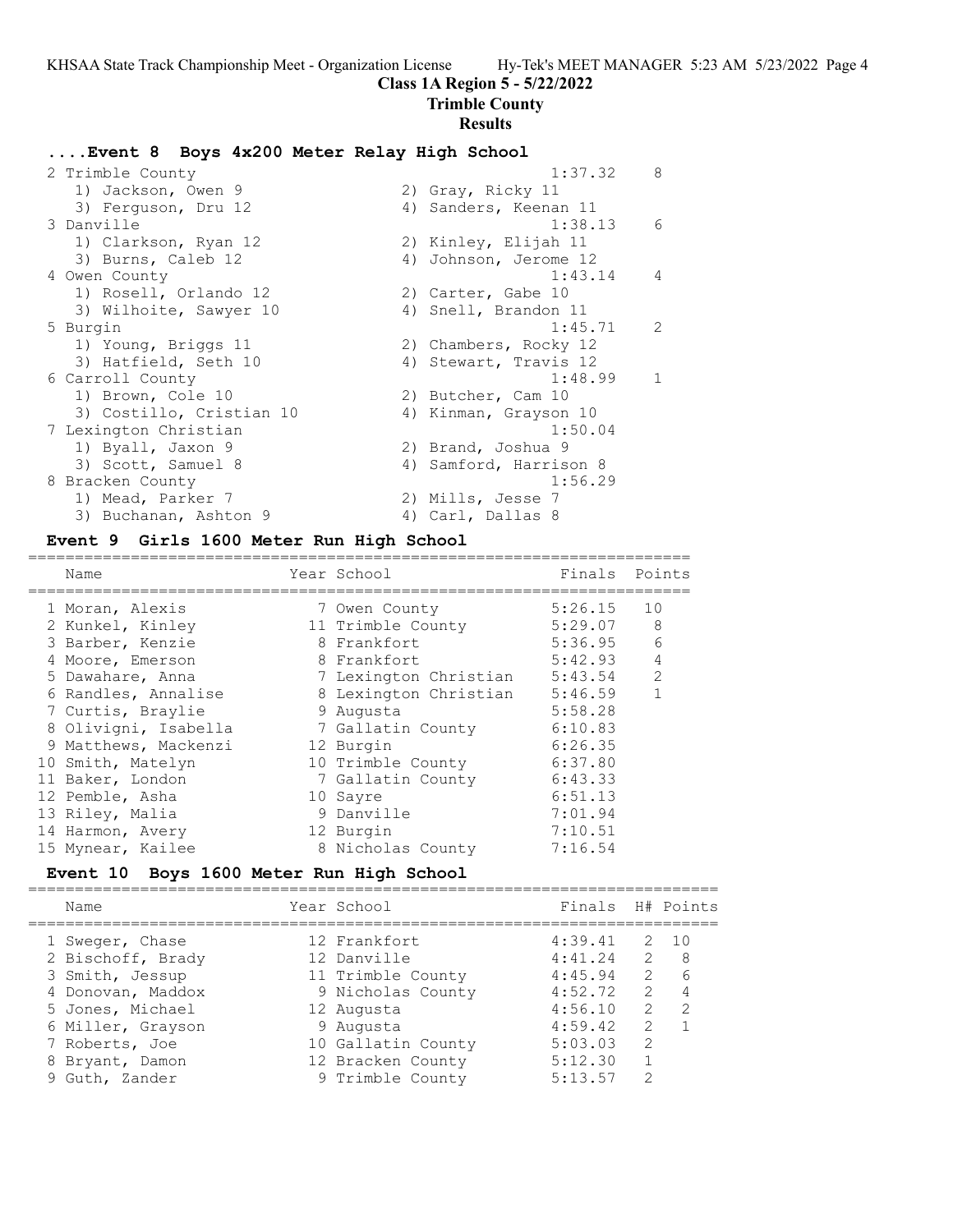## **Class 1A Region 5 - 5/22/2022**

**Trimble County**

#### **Results**

### **....Event 10 Boys 1600 Meter Run High School**

| 10 Cram, Carson        | 9 Owen County          | 5:18.38 | 2            |
|------------------------|------------------------|---------|--------------|
| 11 Marsden, Will       | 12 Sayre               | 5:19.14 | 2            |
| 12 Davis, Noah         | 10 Lexington Christian | 5:21.31 | 2            |
| 13 Dodson, Isaac       | 11 Sayre               | 5:37.77 | $\mathbf{1}$ |
| 14 Norris, Carter      | 8 Bracken County       | 5:41.72 | $\mathbf{1}$ |
| 15 Bradshaw, Barron    | 8 Burgin               | 5:46.65 | 1            |
| 16 Harsin, Taylor      | 9 Carroll County       | 5:47.01 | 1            |
| 17 Viveros, Tristan    | 9 Danville             | 5:47.95 | $\mathbf{1}$ |
| 18 Yazell, John Taylor | 8 Nicholas County      | 6:04.95 | $\mathbf{1}$ |
| 19 Rouse, Andrew       | 12 Owen County         | 6:07.53 | 1            |

=======================================================================

#### **Event 11 Girls 4x100 Meter Relay High School**

School **Finals** Points ======================================================================= 1 Owen County 55.29 10 1) Chappell, Macie 12 2) Towles, Jubilee 12 3) Smith, Shya 9 4) Anderson, Savannah 9 2 Frankfort 55.31 8 1) Starkey, Maddie 8 2) Cambron, Savannah 7 3) Chenault, Jamaya 12 (4) Pires, Rebekah 7 3 Danville 56.78 6 1) Strysick, Chloe 11 2) Emerson, Layla 10 3) Hughes, Makayley 10  $\hskip 1.6cm 4$ ) Key, Kaidence 9 4 Nicholas County 57.12 4 1) Prather, Audree 9 2) Hopkins, Ava 7 3) Cook, Emma 9 4) Ball, Callie 8 5 Lexington Christian 59.31 2 1) Cranfill, Lucy 9 2) Bryant, Sydney 9 3) Hitchcock, Taylor 9 (4) King, Chloe 9 6 Trimble County 59.36 1 1) Stark, Ainslie 7 2) Howerton, Adeline 10 3) Isley, Maddie 11 4) Johnson, Harmony 11 7 Bracken County 1:00.80 1) Takata, Sanae 8 2) Hamilton, Kinleigh 9 3) Bauer, Kylie 8 4) Hargett, Natalie 12

### **Event 12 Boys 4x100 Meter Relay High School**

School **Finals** H# Points ========================================================================== 1 Danville 46.81 2 10 1) Kinley, Elijah 11 2) Clarkson, Ryan 12 3) Burns, Caleb 12 4) Johnson, Jerome 12 2 Nicholas County 47.69 2 8 1) Koeder, CJ 12 2) Koeder, Alex 9 3) Fryman, Carter 10 4) Watkins, Andrew 11 3 Trimble County 47.95 2 6 1) Kelley, Hunter 12 2) Jackson, Owen 9 3) West, Hunter 12 (4) Sharp, Nathan 11 4 Paris 48.14 2 4 1) Catlett, MarQeis 12 2) McKee, Vaysean 12 3) Scott, Landon 9 (4) Bell, Darian 9 5 Gallatin County 48.47 2 2 1) Shay, Collin 10 2) Glenn, Rory 10

==========================================================================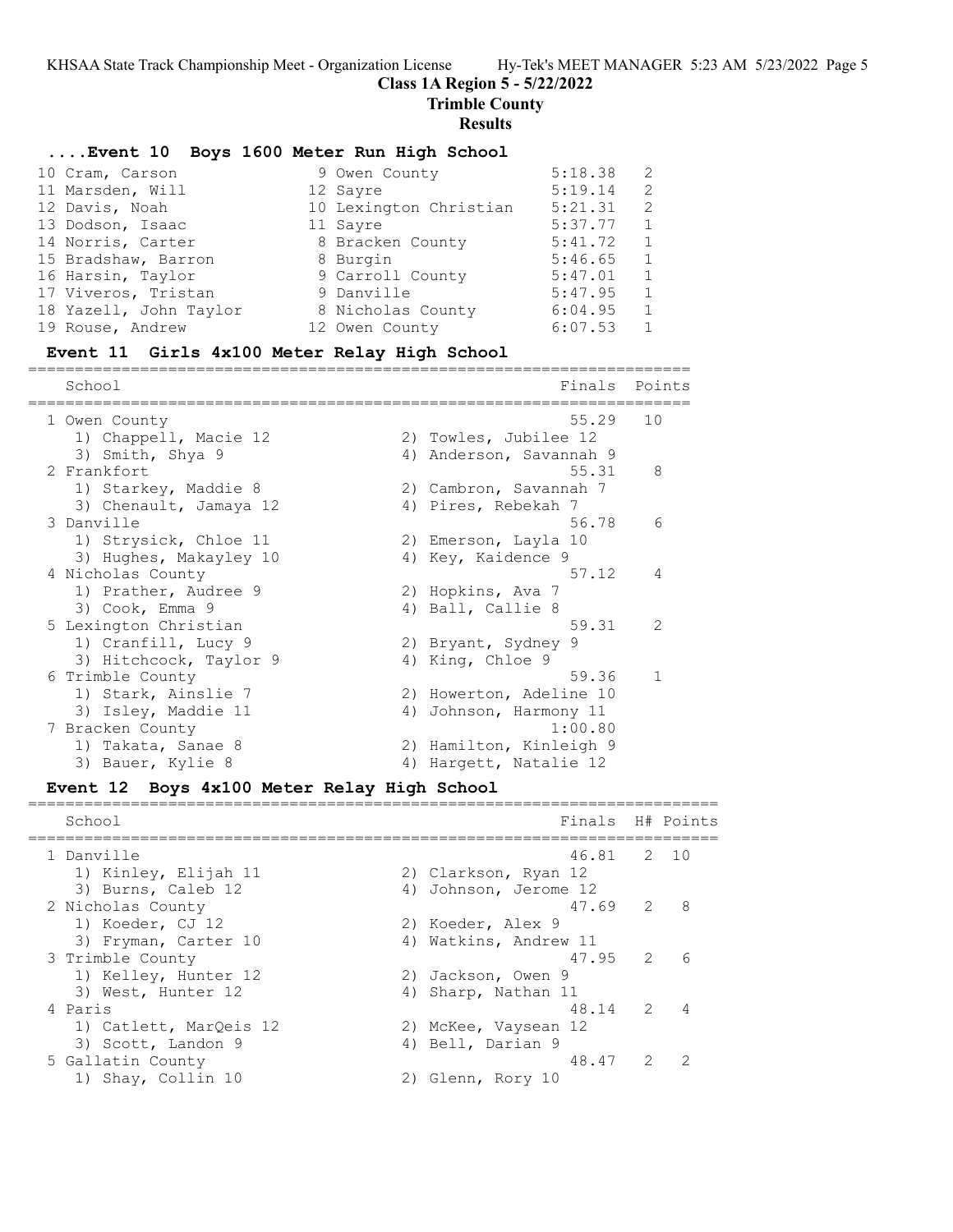# **Class 1A Region 5 - 5/22/2022**

**Trimble County**

# **Results**

## **....Event 12 Boys 4x100 Meter Relay High School**

| 3) Straub, Bryson 10     | 4) Ragio, Tyller 11    |                |  |
|--------------------------|------------------------|----------------|--|
| 6 Owen County            | 49.45                  | $2 \quad 1$    |  |
| 1) Rosell, Orlando 12    | 2) Steffen, Hunter 12  |                |  |
| 3) Miller, David 10      | 4) Wilhoite, Sawyer 10 |                |  |
| 7 Carroll County         | 50.31                  | $\mathcal{P}$  |  |
| 1) Costillo, Cristian 10 | 2) Butcher, Cam 10     |                |  |
| 3) Franklin, Seth 10     | 4) Kinman, Grayson 10  |                |  |
| 8 Frankfort              | 51.49                  | $\mathcal{L}$  |  |
| 1) Schrader, Benjamin 9  | 2) Hairson, Monte 8    |                |  |
| 3) Tracy, Kaleb 7        | 4) Knuckles, Zay 8     |                |  |
| 9 Bracken County         | 54.03 1                |                |  |
| 1) Mead, Parker 7        | 2) Mills, Jesse 7      |                |  |
| 3) Jefferson, Nash 9     | 4) Carl, Dallas 8      |                |  |
| 10 Lexington Christian   | 54.46                  | $\overline{1}$ |  |
| 1) Byall, Jaxon 9        | 2) Brand, Joshua 9     |                |  |
| 3) Samford, Harrison 8   | 4) Ware, Shaun 9       |                |  |
| 11 Burgin                | 55.86                  | $\overline{1}$ |  |
| 1) Beasley, Langston 8   | 2) Young, Briggs 11    |                |  |
| 3) Stewart, Travis 12    | 4) Bragg, Andrew 8     |                |  |

### **Event 13 Girls 400 Meter Dash High School**

| Name                   | Year School            | Finals H# Points |               |                |
|------------------------|------------------------|------------------|---------------|----------------|
| 1 Hutchinson, Lilianne | 11 Lexington Christian | 1:02.28          | $\mathcal{L}$ | 10             |
| 2 Griese, Olivia       | 12 Lexington Christian | 1:03.36          | $\mathcal{L}$ | 8              |
| 3 Craig, Danielle      | 12 Trimble County      | 1:04.14          | $\mathcal{L}$ | 6              |
| 4 Kainer, Rebecca      | 10 Trimble County      | 1:04.90          | $\mathcal{L}$ | $\overline{4}$ |
| 5 Ford, Azalia         | 9 Danville             | 1:05.47          | $\mathcal{P}$ | $\overline{2}$ |
| 6 McNay, McKenna       | 11 Owen County         | 1:05.47          | $\mathcal{P}$ |                |
| 7 Barber, Kenzie       | 8 Frankfort            | 1:05.51          | $\mathcal{P}$ |                |
| 8 Jeter, Mary Claire   | 8 Nicholas County      | 1:08.95          | $\mathbf{1}$  |                |
| 9 Taylor, Anderson     | 11 Burgin              | 1:09.38          | $\mathcal{P}$ |                |
| 10 Hamilton, Kinleigh  | 9 Bracken County       | 1:10.53          |               |                |
| 11 Ottwell, Daniella   | 11 Model               | 1:13.78          |               |                |
| 12 Corman, Madison     | 10 Model               | 1:14.82          |               |                |
| 13 Mynear, Kailee      | 8 Nicholas County      | 1:20.96          |               |                |
| 14 Chapin, Olivia      | 7 Bracken County       | 1:29.46          |               |                |
|                        |                        |                  |               |                |

# **Event 14 Boys 400 Meter Dash High School**

| Name                             | Year School                             | Finals H# Points |                                                                                                                                                                                                                                                                                                                                                                                                                            |               |
|----------------------------------|-----------------------------------------|------------------|----------------------------------------------------------------------------------------------------------------------------------------------------------------------------------------------------------------------------------------------------------------------------------------------------------------------------------------------------------------------------------------------------------------------------|---------------|
| 1 Craig, Matthew<br>2 Koeder, CJ | 12 Trimble County<br>12 Nicholas County | 51.11<br>52.06   | 3<br>$\mathcal{E}$                                                                                                                                                                                                                                                                                                                                                                                                         | 10<br>8       |
| 3 Snell, Brandon                 | 11 Owen County                          | 53.43            | $\mathcal{E}$                                                                                                                                                                                                                                                                                                                                                                                                              | 6             |
| 4 Carter, Gabe                   | 10 Owen County                          | 53.75            | 3                                                                                                                                                                                                                                                                                                                                                                                                                          |               |
| 5 Finley, Aiden                  | 10 Lexington Christian                  | 56.15            | 3                                                                                                                                                                                                                                                                                                                                                                                                                          | $\mathcal{L}$ |
| 6 Johnson, Jerome                | 12 Danville                             | 56.30            | 3                                                                                                                                                                                                                                                                                                                                                                                                                          |               |
| 7 Tingle, Walker                 | 12 Trimble County                       | 58.04            | $\mathcal{D}$                                                                                                                                                                                                                                                                                                                                                                                                              |               |
| 8 Munoz-Deceano, Josh            | 9 Sayre                                 | 58.11            | 3                                                                                                                                                                                                                                                                                                                                                                                                                          |               |
| 9 Perrin, Rhese                  | 9 Sayre                                 | 58.27            | $\mathcal{D}$                                                                                                                                                                                                                                                                                                                                                                                                              |               |
| 10 Honaker, Riley                | 11 Model                                | 59.01            | $\mathcal{L}$                                                                                                                                                                                                                                                                                                                                                                                                              |               |
| 11 Wood, Luke                    | 9 Lexington Christian                   | 59.04            | $\mathcal{L}$                                                                                                                                                                                                                                                                                                                                                                                                              |               |
| 12 Jefferson, Nash               | 9 Bracken County                        | 59.94            | $\mathfrak{D}_{1}^{2}(\mathfrak{D}_{1})=\mathfrak{D}_{2}^{2}(\mathfrak{D}_{2})=\mathfrak{D}_{2}^{2}(\mathfrak{D}_{1})=\mathfrak{D}_{2}^{2}(\mathfrak{D}_{2})=\mathfrak{D}_{2}^{2}(\mathfrak{D}_{1})=\mathfrak{D}_{2}^{2}(\mathfrak{D}_{1})=\mathfrak{D}_{2}^{2}(\mathfrak{D}_{1})=\mathfrak{D}_{2}^{2}(\mathfrak{D}_{1})=\mathfrak{D}_{2}^{2}(\mathfrak{D}_{1})=\mathfrak{D}_{2}^{2}(\mathfrak{D}_{1})=\mathfrak{D}_{2}^{$ |               |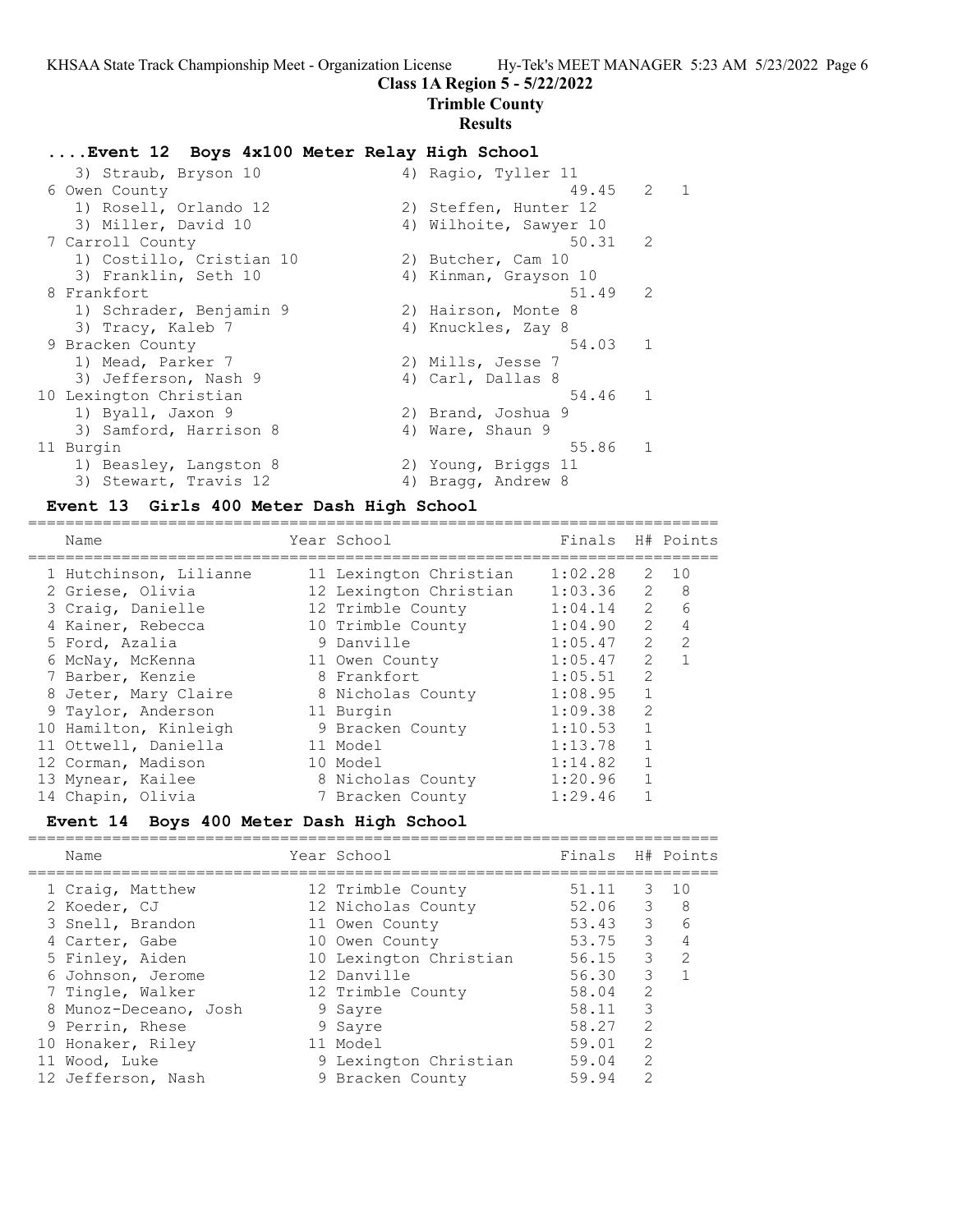### **Class 1A Region 5 - 5/22/2022**

**Trimble County**

#### **Results**

### **....Event 14 Boys 400 Meter Dash High School**

| 13 Clarkson, Tyler      | 9 Danville        | 1:00.30 |   |
|-------------------------|-------------------|---------|---|
| 14 Blackwell, Christian | 11 Paris          | 1:00.59 | 2 |
| 15 Schrader, Benjamin   | 9 Frankfort       | 1:00.97 | 2 |
| 16 McKee, Vaysean       | 12 Paris          | 1:01.21 | 3 |
| 17 Stewart, Travis      | 12 Burgin         | 1:02.66 |   |
| 18 Strand, Karl         | 11 Burgin         | 1:04.88 |   |
| 19 Mynear, Braxtyn      | 7 Nicholas County | 1:05.99 |   |

### **Event 15 Girls 300 Meter Hurdles High School**

========================================================================== Name Year School Finals H# Points

| Nallle                |  | Filldis                                                                                                                                                                                                                                 |               | H# POINLS      |
|-----------------------|--|-----------------------------------------------------------------------------------------------------------------------------------------------------------------------------------------------------------------------------------------|---------------|----------------|
| 1 Mylor, Ava          |  | 48.00                                                                                                                                                                                                                                   | 2             | 10             |
| 2 Norman, Katie       |  |                                                                                                                                                                                                                                         | 2             | - 8            |
| 3 Abbott, Makayla     |  | 50.79                                                                                                                                                                                                                                   | $\mathcal{L}$ | 6              |
| 4 Doneghy, Jazelynn   |  | 52.55                                                                                                                                                                                                                                   | 2             | 4              |
| 5 Joseph, Lindsay     |  |                                                                                                                                                                                                                                         | $\mathcal{L}$ | 2              |
| 6 Broderick, Morgan   |  | 54.21                                                                                                                                                                                                                                   | 2             |                |
| 7 Taylor, Raegan      |  | 55.71                                                                                                                                                                                                                                   | 2             |                |
| 8 Dietrich, McKinnley |  | 55.72                                                                                                                                                                                                                                   | 2             |                |
| 9 Starkey, Maddie     |  | 55.86                                                                                                                                                                                                                                   |               |                |
| 10 Biggs, Rebecca     |  | 58.31                                                                                                                                                                                                                                   |               |                |
| 11 Emerson, Layla     |  | 58.59                                                                                                                                                                                                                                   | 1             |                |
| 12 Wertzler, Reagan   |  | 1:05.29                                                                                                                                                                                                                                 |               |                |
|                       |  | IEAL SCHOOT<br>11 Gallatin County<br>10 Frankfort<br>12 Trimble County<br>9 Danville<br>8 Lexington Christian<br>8 Nicholas County<br>8 Burgin<br>9 Bracken County<br>8 Frankfort<br>12 Burgin<br>10 Danville<br>11 Lexington Christian |               | 49.81<br>53.37 |

#### **Event 16 Boys 300 Meter Hurdles High School**

========================================================================== Name The Year School Tinals H# Points ========================================================================== 1 Ferguson, Dru 12 Trimble County 44.18 2 10 2 Donovan, Dylan 10 Nicholas County 44.71 2 8 3 Pires, Thiago 11 Frankfort 46.05 2 6 4 Donovan, Maddox 9 Nicholas County 46.99 2 4 5 Swing, Thomas 9 Danville 49.02 2 2 6 Neal, Calvin 10 Gallatin County 49.42 2 1 7 Tingle, Walker 12 Trimble County 50.26 2 8 Jackson, Colin 11 Model 51.27 2 9 Lilley, Aiden 9 Carroll County 54.82 1

# **Event 17 Girls 800 Meter Run High School**

======================================================================= Name **The Year School** Finals Points ======================================================================= 1 Sewell, Annie 8 Lexington Christian 2:27.61 10 2 Moran, Alexis 7 Owen County 2:27.99 8

| 3 Graves, Catherine   | 12 Sayre               | 2:29.35 | 6             |
|-----------------------|------------------------|---------|---------------|
| 4 Seamands, Hannah    | 11 Lexington Christian | 2:37.37 | 4             |
| 5 Moore, Emerson      | 8 Frankfort            | 2:41.16 | $\mathcal{L}$ |
| 6 Matthews, Mackenzi  | 12 Burgin              | 2:49.75 |               |
| 7 Jeter, Mary Claire  | 8 Nicholas County      | 2:50.51 |               |
| 8 Olivigni, Isabella  | 7 Gallatin County      | 2:51.15 |               |
| 9 Moore, Claire       | 12 Frankfort           | 2:54.36 |               |
| 10 Isaacs, Jadin      | 7 Nicholas County      | 3:00.48 |               |
| 11 Hamilton, Kinleigh | 9 Bracken County       | 3:00.52 |               |
| 12 Smith, Matelyn     | 10 Trimble County      | 3:03.39 |               |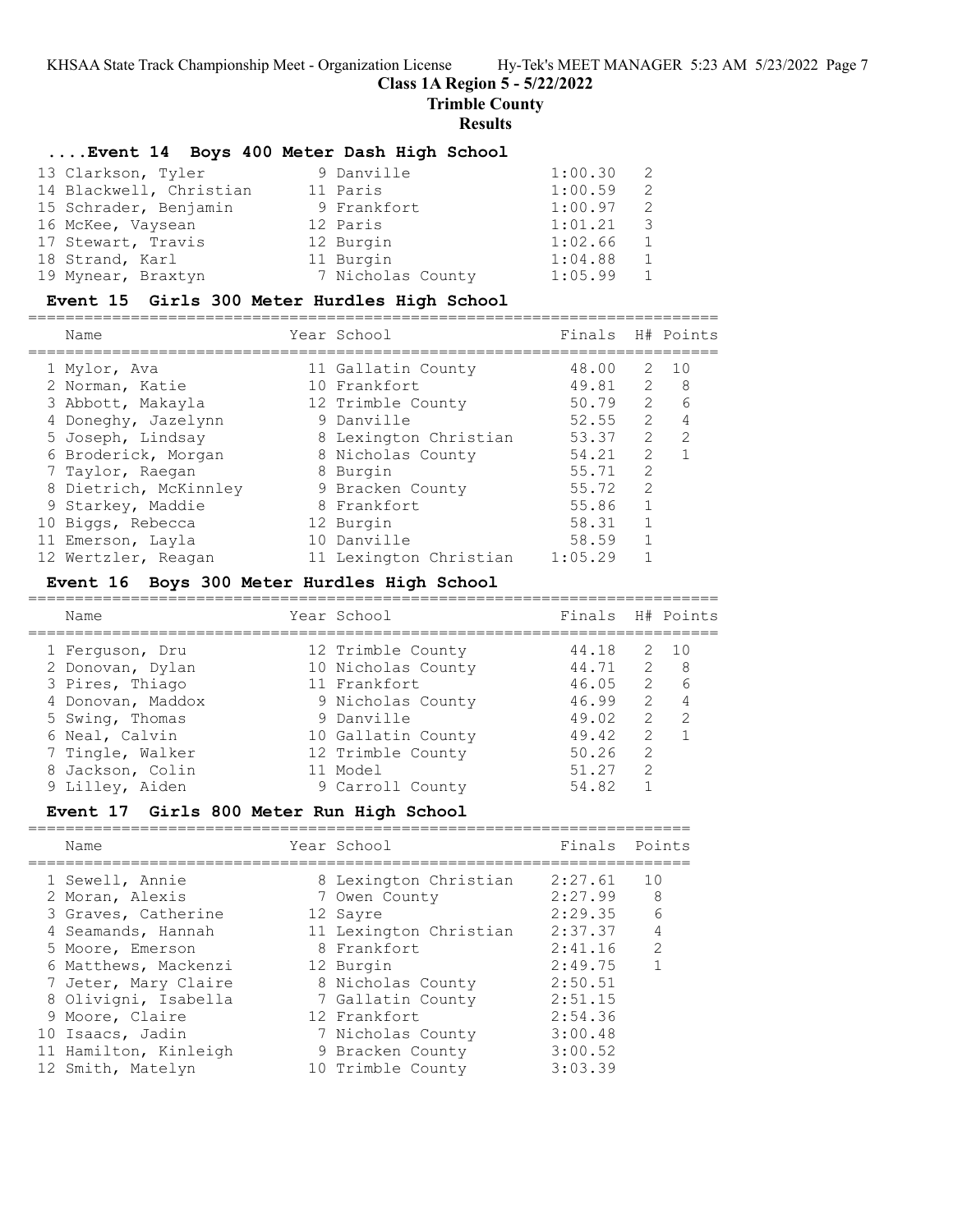# **Class 1A Region 5 - 5/22/2022**

**Trimble County**

## **Results**

# **....Event 17 Girls 800 Meter Run High School**

| 13 Hamelmann, Lara | 11 Robertson Co  | 3:07.91 |
|--------------------|------------------|---------|
| 14 Yelton, Tori    | 9 Bracken County | 3:11.93 |
| 15 Harmon, Avery   | 12 Burgin        | 3:12.76 |

# **Event 18 Boys 800 Meter Run High School**

| =============================                    |                                 |                  |                |                |
|--------------------------------------------------|---------------------------------|------------------|----------------|----------------|
| Name                                             | Year School                     | Finals H# Points |                |                |
| 1 Craig, Matthew                                 | 12 Trimble County 1:59.16       |                  | 2              | 10             |
| 2 Sweger, Chase                                  | 2:04.14<br>12 Frankfort         |                  | 2              | 8              |
| 3 Ware, Shaun                                    | 9 Lexington Christian 2:04.72 2 |                  |                | 6              |
| 4 Shay, Collin                                   | 10 Gallatin County              | $2:07.27$ 2      |                | $\overline{4}$ |
| 5 Snapp, Conner                                  | 10 Augusta                      | 2:07.85          | 2              | $\overline{c}$ |
| 6 Swing, Wayne                                   | 12 Danville                     | 2:08.23          | 2              | $\overline{1}$ |
| 7 Turner, Caleb                                  | 9 Sayre                         | 2:08.98          | 2              |                |
| 8 Bischoff, Brady                                | 12 Danville                     | 2:15.24          | $\overline{2}$ |                |
| 9 Taylor, Jacobe                                 | 10 Burgin                       | 2:18.20          | $\overline{2}$ |                |
| 10 Mullins, Luke                                 | 11 Trimble County               | 2:22.47          | $\mathbf{1}$   |                |
| 11 Byall, Jaxon                                  | 9 Lexington Christian           | 2:24.49          | $\mathbf{1}$   |                |
| 12 Blackwell, Christian 11 Paris                 |                                 | 2:24.87          | $\overline{2}$ |                |
| 13 Cram, Carson                                  | 9 Owen County                   | 2:25.48          | $\overline{2}$ |                |
| 14 Monohan, Harper                               | 2:28.18<br>9 Sayre              |                  | $\mathbf{1}$   |                |
| 15 Glenn, Rory                                   | 10 Gallatin County 2:29.04      |                  | $\mathbf{1}$   |                |
| 16 Corcoran, Bryce                               | 9 Nicholas County               | 2:30.65          | $\mathbf{1}$   |                |
| 17 McKee, Vaysean                                | 2:30.73<br>12 Paris             |                  | $\mathbf{1}$   |                |
| 18 Hamm, John                                    | 8 Augusta                       | 2:32.98          | $\overline{2}$ |                |
| 19 Buchanan, Ashton                              | 9 Bracken County 2:33.51        |                  | $\mathbf{1}$   |                |
| 20 Boursaw, John                                 | 12 Burgin                       | 2:38.76          | $\mathbf{1}$   |                |
| 21 Norris, Carter                                | 8 Bracken County 2:49.18        |                  | $\mathbf{1}$   |                |
| 22 Gray, Nathaniel                               | 9 Robertson Co                  | 2:54.46          | $\mathbf{1}$   |                |
| 23 Yazell, John Taylor 8 Nicholas County 2:55.14 |                                 |                  | $\mathbf{1}$   |                |
| 24 Newhart, Kevin                                | 9 Model                         | 2:55.44          | $\mathbf{1}$   |                |
|                                                  |                                 |                  |                |                |

## **Event 19 Girls 200 Meter Dash High School**

| Name                             | Year School            | Finals H# Points |                 |                |
|----------------------------------|------------------------|------------------|-----------------|----------------|
| 1 Speaks, Taesha                 | 12 Paris               | 25.78 1 10       |                 |                |
| 2 Cline, Briley                  | 10 Paris               | $26.57$ 4 8      |                 |                |
| 3 Norman, Katie                  | 10 Frankfort           | 27.49 4          |                 | 6              |
| 4 Hutchinson, Lilianne           | 11 Lexington Christian | 27.90            | $4\overline{ }$ | $\overline{4}$ |
| 5 Mylor, Ava                     | 11 Gallatin County     | 28.12            | $4\degree$      | 2              |
| 6 Chappell, Macie                | 12 Owen County         | 28.38            | $4^{\circ}$     | $\mathbf{1}$   |
| 7 Key, Kaidence                  | 9 Danville             | 28.53            | 4               |                |
| 8 Meyer, Lilly                   | 7 Lexington Christian  | 28.59            | $\overline{4}$  |                |
| 9 Craiq, Danielle                | 12 Trimble County      | 28.65            | 4               |                |
| 10 Stark, Ainslie                | 7 Trimble County       | 29.51            | 3               |                |
| 11 Ford, Azalia                  | 9 Danville             | 29.73            | 3               |                |
| 12 Ball, Callie                  | 8 Nicholas County      | 29.84            | 3               |                |
| 13 Anderson, Savannah            | 9 Owen County          | 29.92            | 3               |                |
| 14 Hall, Keaton                  | 12 Model               | 30.13            | 3               |                |
| 15 Cambron, Savannah 7 Frankfort |                        | 30.68            |                 |                |
| 16 Taylor, Anderson              | 11 Burgin              | 30.70            | 3               |                |
| 17 Baker, London                 | 7 Gallatin County      | 30.70            | 3               |                |
| 18 Cook, Emma                    | 9 Nicholas County      | 30.92            | 3               |                |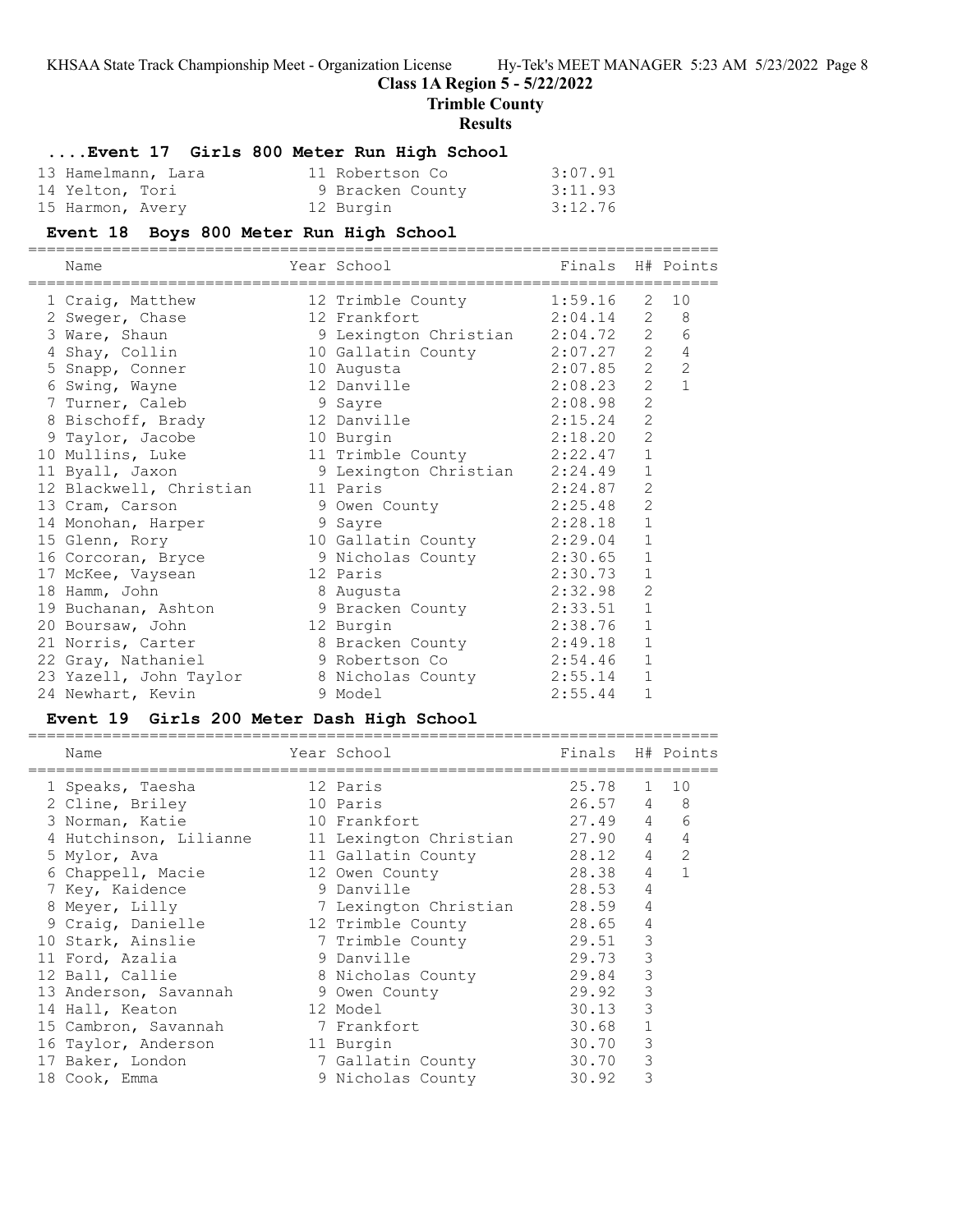# **Class 1A Region 5 - 5/22/2022**

**Trimble County**

### **Results**

## **....Event 19 Girls 200 Meter Dash High School**

| 19 Dendler, Esther  |         | 9 Robertson Co    | 32.29 |  |
|---------------------|---------|-------------------|-------|--|
| 20 Yelton, Carmen   |         | 7 Bracken County  | 33.93 |  |
| 21 Lepp, Ava        | 9 Model |                   | 34.21 |  |
| 22 Haddad, Sophia   | 9 Sayre |                   | 35.01 |  |
| 23 Hargett, Macee   |         | 10 Bracken County | 37.21 |  |
| 24 Ten Haaf, Dionne |         | 11 Robertson Co   | 38.62 |  |

## **Event 20 Boys 200 Meter Dash High School**

==========================================================================

| Name                  |                            | Finals                                                                                                                                                                                                                                                                                                                    |                | H# Points      |
|-----------------------|----------------------------|---------------------------------------------------------------------------------------------------------------------------------------------------------------------------------------------------------------------------------------------------------------------------------------------------------------------------|----------------|----------------|
| 1 Cole, Anthony       |                            | 23.17                                                                                                                                                                                                                                                                                                                     | 3              | 10             |
| 2 Brown, Xavier       |                            | 23.68                                                                                                                                                                                                                                                                                                                     | $\mathbf{1}$   | 8              |
| 3 Koeder, CJ          |                            | 23.72                                                                                                                                                                                                                                                                                                                     | 3              | 6              |
| 4 Gray, Ricky         |                            | 23.99                                                                                                                                                                                                                                                                                                                     | 3              | 4              |
| 5 Snell, Brandon      |                            | 24.34                                                                                                                                                                                                                                                                                                                     | 3              | $\overline{2}$ |
| 6 Ragio, Tyller       |                            | 24.44                                                                                                                                                                                                                                                                                                                     | 3              |                |
| 7 Carter, Gabe        |                            | 24.99                                                                                                                                                                                                                                                                                                                     | 3              |                |
| 8 Bell, Darian        |                            | 25.11                                                                                                                                                                                                                                                                                                                     | 3              |                |
|                       |                            | 25.66                                                                                                                                                                                                                                                                                                                     | 2              |                |
| 10 Costillo, Cristian |                            | 26.23                                                                                                                                                                                                                                                                                                                     | 3              |                |
| 11 Straub, Bryson     |                            | 26.27                                                                                                                                                                                                                                                                                                                     | 2              |                |
| 12 Sanders, Keenan    |                            | 26.35                                                                                                                                                                                                                                                                                                                     | $\overline{2}$ |                |
| 13 Brown, Cole        |                            | 27.00                                                                                                                                                                                                                                                                                                                     |                |                |
| 14 Jefferson, Nash    |                            | 27.58                                                                                                                                                                                                                                                                                                                     |                |                |
| 15 Shah, Cian         |                            | 28.49                                                                                                                                                                                                                                                                                                                     |                |                |
| 16 Beasley, Langston  |                            | 30.16                                                                                                                                                                                                                                                                                                                     |                |                |
| 17 Bragg, Andrew      |                            | 39.55                                                                                                                                                                                                                                                                                                                     |                |                |
|                       | 9 Kutty-Poffenberger, Shal | Year School<br>10 Model<br>12 Lexington Christian<br>12 Nicholas County<br>11 Trimble County<br>11 Owen County<br>11 Gallatin County<br>10 Owen County<br>9 Paris<br>11 Model<br>10 Carroll County<br>10 Gallatin County<br>11 Trimble County<br>10 Carroll County<br>9 Bracken County<br>9 Sayre<br>8 Burgin<br>8 Burgin |                |                |

# **Event 21 Girls 3200 Meter Run High School**

=======================================================================

| Name                 | Year School            | Finals Points |               |
|----------------------|------------------------|---------------|---------------|
| 1 Kunkel, Kinley     | 11 Trimble County      | 12:05.10      | 10            |
| 2 Samford, Lillian   | 11 Lexington Christian | 12:23.82      | 8             |
| 3 Doepke, Emma Clare | 10 Lexington Christian | 12:46.97      | 6             |
| 4 Curtis, Braylie    | 9 Augusta              | 12:49.32      | 4             |
| 5 Smith, Matelyn     | 10 Trimble County      | 14:44.25      | $\mathcal{L}$ |
| 6 Lee, Sophia        | 11 Sayre               | 16:40.96      |               |
| 7 Riley, Malia       | 9 Danville             | 17:17.87      |               |
|                      |                        |               |               |

# **Event 22 Boys 3200 Meter Run High School**

| Name                       | Year School            | Finals Points |               |
|----------------------------|------------------------|---------------|---------------|
| 1 Jones, Matthew           | 12 Augusta             | 10:28.39      | 10            |
| 2 Kutty-Poffenberger, Sahi | 11 Model               | 10:30.22      | 8             |
| 3 Roberson, Cole           | 10 Lexington Christian | 10:31.57      | 6             |
| 4 Smith, Jessup            | 11 Trimble County      | 10:37.29      | 4             |
| 5 Curtis, Bryant           | 10 Augusta             | 10:44.60      | $\mathcal{P}$ |
| 6 Donovan, Maddox          | 9 Nicholas County      | 11:11.84      |               |
| 7 Swing, Thomas            | 9 Danville             | 11:24.52      |               |
| 8 Bryant, Damon            | 12 Bracken County      | 11:25.75      |               |
| 9 Guth, Zander             | 9 Trimble County       | 11:39.25      |               |
| 10 Cammack, Tyler          | Owen County            | 11:44.66      |               |
|                            |                        |               |               |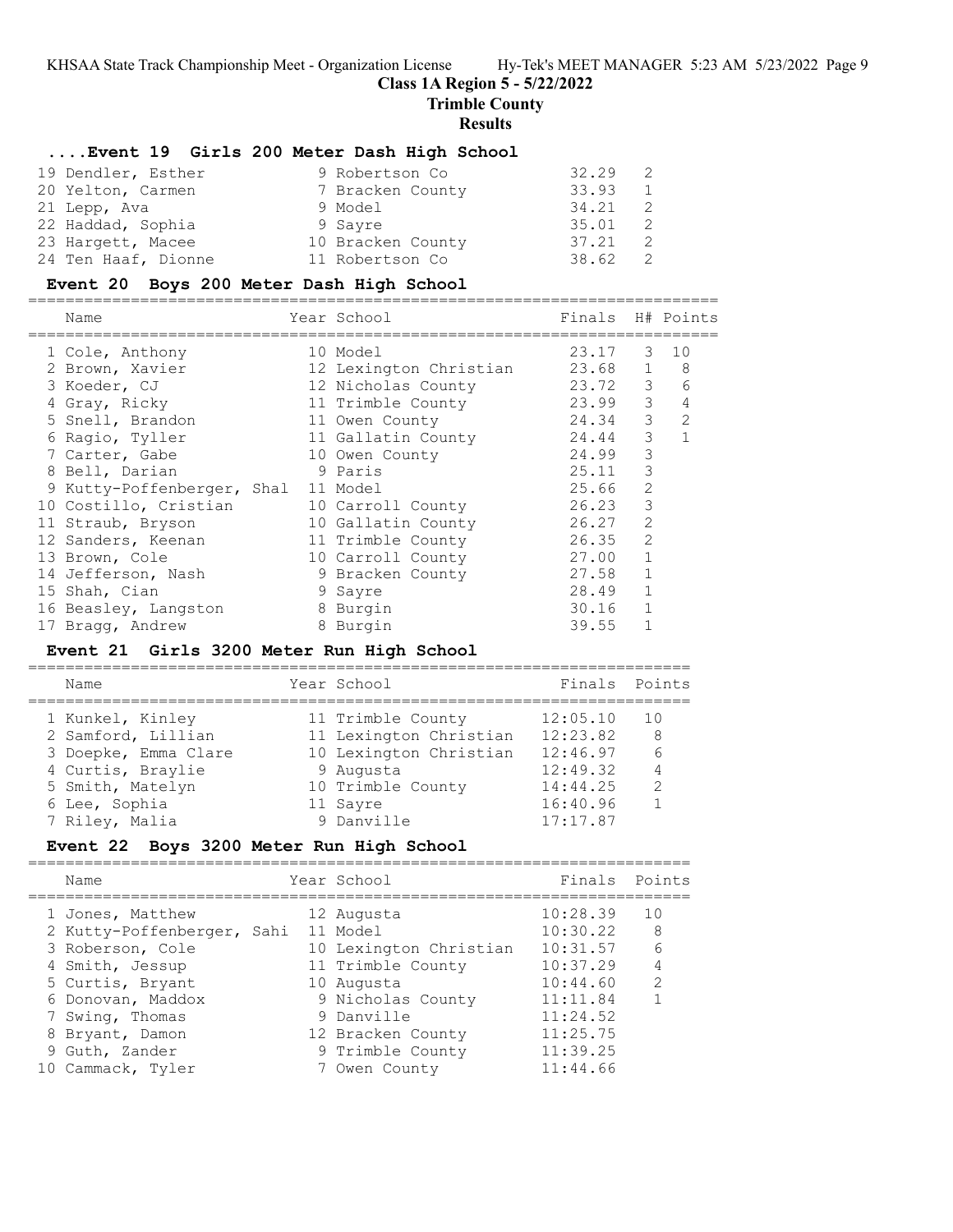**Trimble County**

**Results**

| Event 22 Boys 3200 Meter Run High School     |                                  |                    |
|----------------------------------------------|----------------------------------|--------------------|
| 8 Burgin<br>11 Bradshaw, Barron              | 13:03.51                         |                    |
| 12 Swing, Hyrum<br>8 Danville                | 13:07.56                         |                    |
| 13 Bradley, John<br>9 Sayre                  | 13:13.25                         |                    |
| 14 Turner, Philip                            | 13:24.12<br>7 Gallatin County    |                    |
|                                              |                                  |                    |
| Event 23 Girls 4x400 Meter Relay High School |                                  |                    |
| School                                       | Finals                           | Points             |
| 1 Lexington Christian                        | 4:22.67                          | 10                 |
| 1) Hutchinson, Lilianne 11                   | 2) Sewell, Annie 8               |                    |
| 3) Joseph, Lindsay 8                         | 4) Griese, Olivia 12             |                    |
| 2 Owen County                                | 4:23.67                          | 8                  |
| 1) Chappell, Macie 12                        | 2) Goodrich, Destiny 12          |                    |
| 3) Moran, Alexis 7                           | 4) McNay, McKenna 11             |                    |
| 3 Trimble County                             | 4:28.70                          | 6                  |
| 1) Abbott, Makayla 12                        | 2) Craig, Danielle 12            |                    |
| 3) Kainer, Rebecca 10                        | 4) Kunkel, Kinley 11             |                    |
| 4 Danville                                   | 4:38.46                          | 4                  |
| 1) Strysick, Chloe 11                        | 2) Hughes, Makayley 10           |                    |
| 3) Wright, Amarie 10                         | 4) Ford, Azalia 9                |                    |
| 5 Frankfort                                  | 4:46.17                          | 2                  |
| 1) Johnson, Isabella 12                      | 2) Moore, Claire 12              |                    |
| 3) Barber, Kenzie 8                          | 4) Norman, Katie 10              |                    |
| 6 Nicholas County                            | 4:48.21                          | 1                  |
| 1) Broderick, Morgan 8                       | 2) Isaacs, Jadin 7               |                    |
| 3) Prather, Audree 9                         | 4) Jeter, Mary Claire 8          |                    |
| 7 Burgin                                     | 4:56.76                          |                    |
| 1) Taylor, Anderson 11                       | 2) Taylor, Raegan 8              |                    |
| 3) Jenkins, Ellie 12                         | 4) Hatfield, Kate 8              |                    |
| 8 Bracken County                             | 5:46.53                          |                    |
| 1) Chapin, Olivia 7                          | 2) Yelton, Tori 9                |                    |
| 3) Hargett, Macee 10                         | 4) Dietrich, McKinnley 9         |                    |
| Event 24 Boys 4x400 Meter Relay High School  |                                  |                    |
| School                                       | Finals H# Points                 |                    |
|                                              | --------------------             |                    |
| 1 Danville                                   | 3:39.29                          | $\mathbf{2}$<br>10 |
| 1) Bischoff, Brady 12                        | 2) Swing, Wayne 12               |                    |
| 3) Johnson, Jerome 12                        | 4) Clarkson, Ryan 12             |                    |
| 2 Owen County                                | 3:39.56                          | 2<br>8             |
| 1) Rosell, Orlando 12                        | 2) Carter, Gabe 10               |                    |
| 3) Ogden, Connor 12                          | 4) Snell, Brandon 11             |                    |
| 3 Trimble County                             | 3:45.45                          | 2<br>6             |
| 1) Smith, Jessup 11                          | 2) Craig, Matthew 12             |                    |
| 3) Ferguson, Dru 12                          | 4) Gray, Ricky 11                |                    |
| 4 Model                                      | 3:53.64                          | 2<br>4             |
| 1) Cole, Anthony 10                          | 2) Ward, James 11                |                    |
| 3) Honaker, Riley 11                         | 4) Kutty-Poffenberger, Shalin 11 |                    |
| 5 Lexington Christian                        | 3:55.12                          | 2<br>2             |
| 1) Wood, Luke 9                              | 2) Ware, Shaun 9                 |                    |
| 3) Finley, Aiden 10                          | 4) Scott, Samuel 8               |                    |
| 6 Sayre                                      | 3:59.47                          | 2<br>1             |
| 1) Munoz-Deceano, Josh 9                     | 2) Perrin, Rhese 9               |                    |